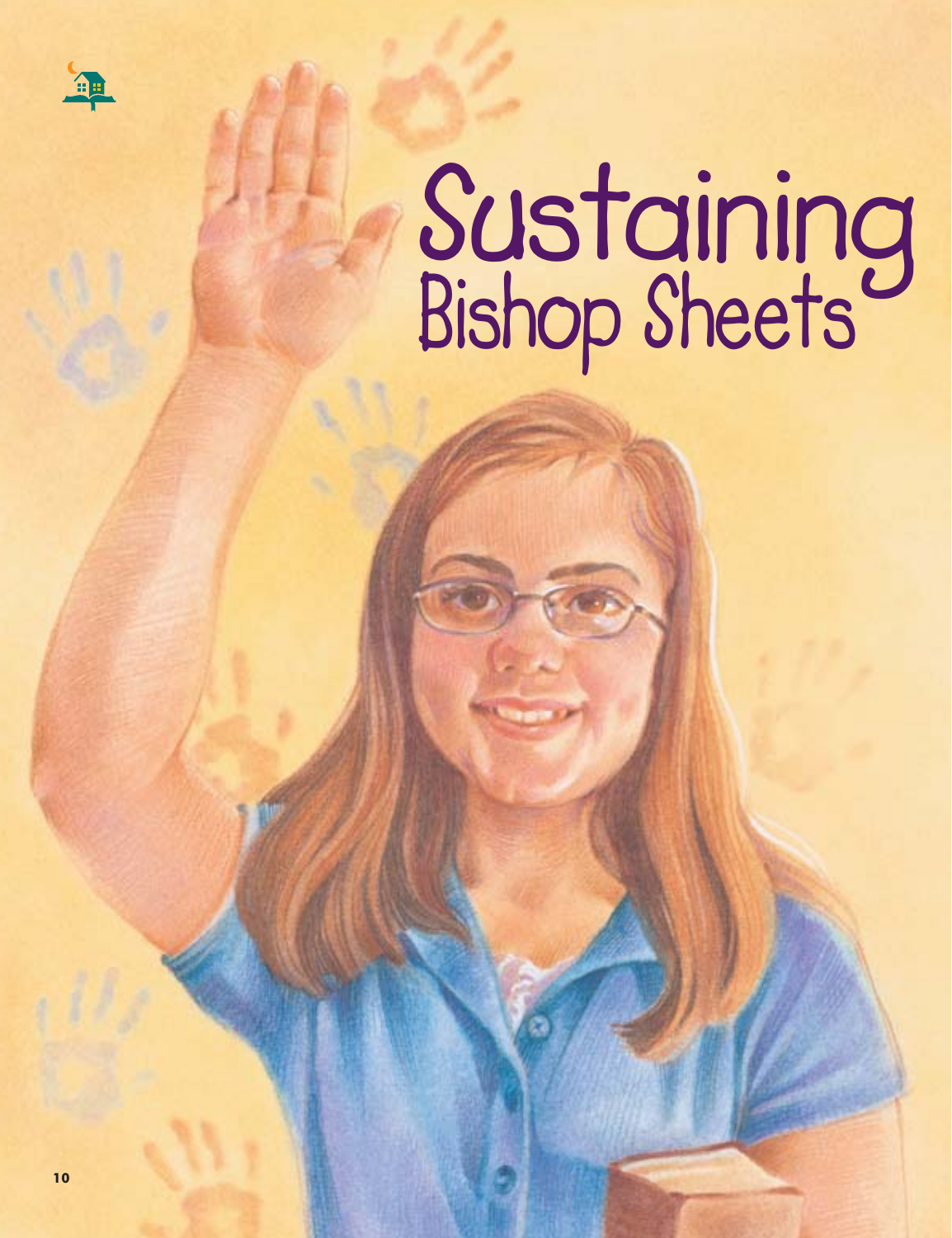

BY SHEILA KINDRED (Based on a true story)

*A man must be called of God, by prophecy, and by the laying on of hands by those who are in authority* (Articles of Faith 1:5).

**A** ll those who can sustain Brother Rulon T. Sheets as our new bishop, please show it by raising your right hand." My hand shot into the air. I was excited to have Brother Sheets as our new bishop. His daughter, Peggy, was a friend of mine. Even though she was a few years older, she often invited me to activities at her house. Brother Sheets would pop in and out of these activities, showing us a certain dance step with Peggy or taking his turn at a guessing game. Sometimes he would make popcorn and sit down and talk with us for a while.

I was happy to sustain Brother Sheets as our new bishop. But as I held my hand up in church and looked around at the chapel full of upraised hands, I wondered what kind of support my small, 11-year-old hands could offer to such a great man.

One of the first things I did was use my hands to make cookies for our new

ILLUSTRATIONS BY DILLEEN MARSH

bishop. My mother told me that bishops spend a lot of time at the church and sometimes miss meals at home, so we whipped up a batch of our best oatmeal cookies. I stirred the batter until it was just right. Then, when the cookies were ready, I carried them carefully to his house. He was thrilled, but I wanted to help more.

A few weeks later, I was at an activity at Peggy's house. She put me in charge of the music. I used my hands to turn the dial on the radio, listening for a station with appropriate music. Then I turned down the sound so it wasn't too loud. This was the bishop's house, and I wanted to help make it a peaceful place.

When school started, the bishop's family invited a foster girl named Carla to live with them. The first time I met her I extended my hand and welcomed her. I knew it